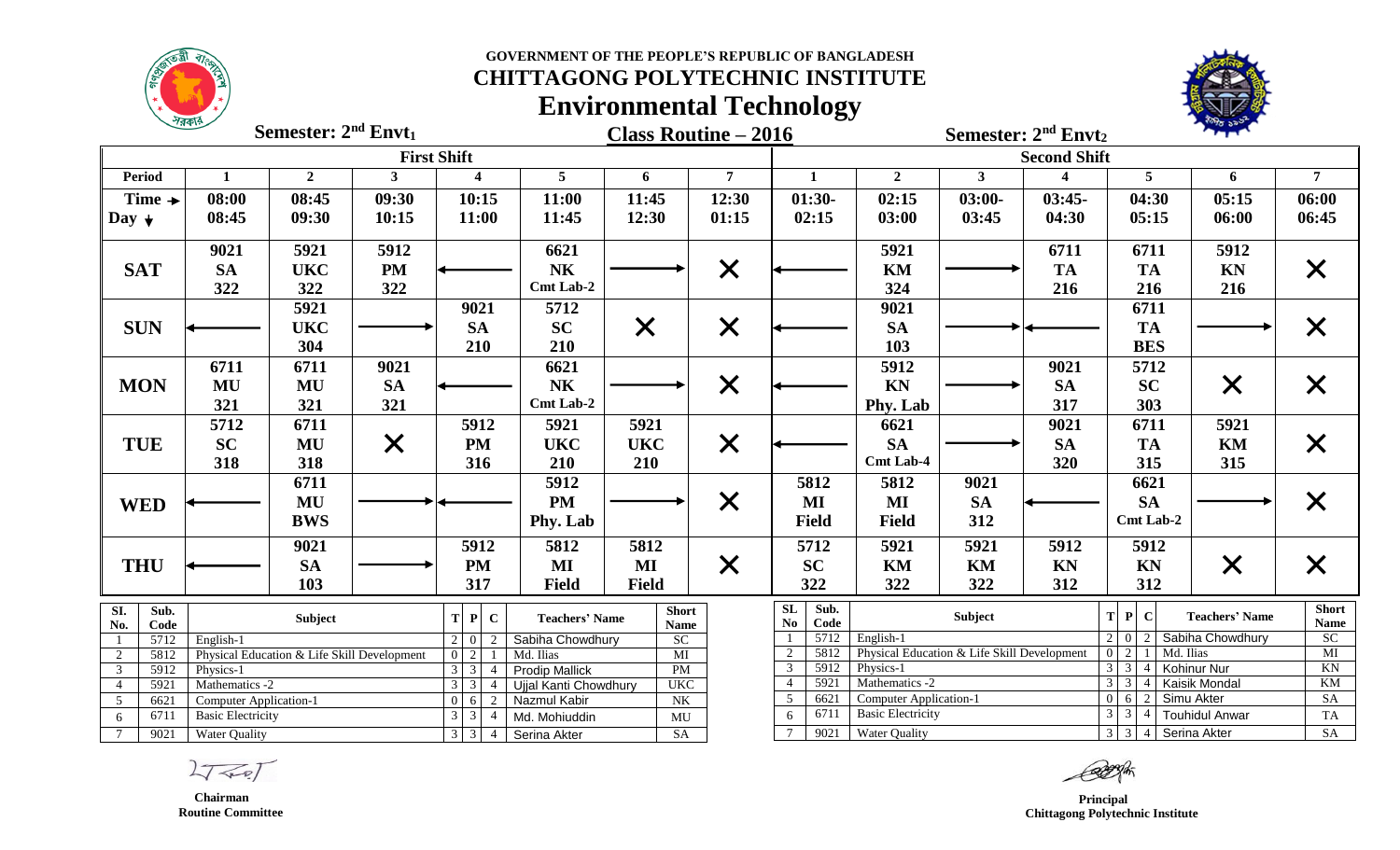

**Semester:**  $4^{\text{th}}$  **Envt**<sub>1</sub>

### **GOVERNMENT OF THE PEOPLE'S REPUBLIC OF BANGLADESH**

## **CHITTAGONG POLYTECHNIC INSTITUTE**



**Environmental Technology**

|                         | $\sim$                                                                                         | Semester: 4 <sup>th</sup> Envt <sub>1</sub> |              |                                        | <b>Class Routine - 2016</b>     |                     |                 |                                | Semester: 4 <sup>th</sup> Envt <sub>2</sub>               |                                        |                        |                                                                 |                                         |                             |  |  |
|-------------------------|------------------------------------------------------------------------------------------------|---------------------------------------------|--------------|----------------------------------------|---------------------------------|---------------------|-----------------|--------------------------------|-----------------------------------------------------------|----------------------------------------|------------------------|-----------------------------------------------------------------|-----------------------------------------|-----------------------------|--|--|
|                         |                                                                                                |                                             |              | <b>First Shift</b>                     |                                 | <b>Second Shift</b> |                 |                                |                                                           |                                        |                        |                                                                 |                                         |                             |  |  |
| <b>Period</b>           | 1                                                                                              | $\overline{2}$                              | $\mathbf{3}$ | $\overline{\mathbf{4}}$                | 5 <sup>5</sup>                  | 6                   | $7\phantom{.0}$ | 1                              | $\overline{2}$                                            | 3 <sup>1</sup>                         | $\boldsymbol{\Lambda}$ | 5 <sup>5</sup>                                                  | 6                                       | $\overline{7}$              |  |  |
| Time $\rightarrow$      | 08:00                                                                                          | 08:45                                       | 09:30        | 10:15                                  | 11:00                           | 11:45               | 12:30           | $01:30-$                       | 02:15                                                     | $03:00-$                               | $03:45-$               | 04:30                                                           | 05:15                                   | 06:00                       |  |  |
| Day $\downarrow$        | 08:45                                                                                          | 09:30                                       | 10:15        | 11:00                                  | 11:45                           | 12:30               | 01:15           | 02:15                          | 03:00                                                     | 03:45                                  | 04:30                  | 05:15                                                           | 06:00                                   | 06:45                       |  |  |
|                         |                                                                                                | 6442                                        |              | 6444                                   | 6445                            | 9042                |                 |                                | 6441                                                      |                                        | 6445                   | 6442                                                            | 6442                                    |                             |  |  |
| <b>SAT</b>              |                                                                                                | <b>ABS</b>                                  |              | <b>SA</b>                              | <b>MA</b>                       | <b>MSU</b>          | $\times$        |                                | <b>SS</b>                                                 |                                        | AA                     | MR <sub>2</sub>                                                 | MR <sub>2</sub>                         | X                           |  |  |
|                         |                                                                                                | 312                                         |              | 312                                    | 316                             | 311                 |                 |                                | 323                                                       |                                        | 311                    | 321                                                             | 321                                     |                             |  |  |
|                         |                                                                                                | 9042                                        |              | 6442                                   | 6441                            | 5841                |                 | 9041                           | 6442                                                      | 6441                                   |                        | 9042                                                            |                                         |                             |  |  |
| <b>SUN</b>              |                                                                                                | <b>MSU</b><br><b>ABS</b><br>103<br>318      |              |                                        | <b>SS</b>                       | <b>SMN</b>          | $\times$        | <b>MSI</b>                     | MR <sub>2</sub>                                           | <b>SS</b>                              |                        | <b>MSI</b>                                                      |                                         | X                           |  |  |
|                         |                                                                                                |                                             |              | 312                                    |                                 | 306                 |                 | 315                            | 315                                                       | 315                                    |                        | 103                                                             |                                         |                             |  |  |
|                         | 6444                                                                                           | 9042                                        | 6441         | 5821                                   | 6445                            |                     |                 | 6444                           |                                                           | 6445                                   |                        | 9042                                                            | 5841                                    |                             |  |  |
| <b>MON</b>              | <b>SA</b>                                                                                      | <b>MSU</b>                                  | <b>SS</b>    | <b>SMN</b>                             | <b>MA</b>                       | $\times$            | $\times$        | <b>SA</b>                      |                                                           | AA                                     |                        | <b>MSI</b>                                                      | <b>SMN</b>                              | $\bm{\mathsf{X}}$           |  |  |
|                         | 312                                                                                            | 312                                         | 312          | 324                                    | 311                             |                     |                 | 312                            |                                                           | <b>Wood Shop</b>                       |                        | 320                                                             | 306                                     |                             |  |  |
|                         |                                                                                                | 6444                                        |              | 9042                                   | 6442                            | 5841                |                 | 9041                           | 6441                                                      | 9042                                   |                        | 6442                                                            |                                         |                             |  |  |
| <b>TUE</b>              |                                                                                                | <b>SA</b>                                   |              | <b>MSU</b>                             | <b>ABS</b>                      | <b>SMN</b>          | $\times$        | <b>MSI</b>                     | <b>SS</b>                                                 | <b>MSI</b>                             |                        | MR <sub>2</sub>                                                 |                                         | $\bm{\mathsf{X}}$           |  |  |
|                         |                                                                                                | 311                                         |              | 103                                    | 311                             | 306                 |                 | 321                            | 321                                                       | 321                                    |                        | <b>Civil Shop</b>                                               |                                         |                             |  |  |
|                         | 9041                                                                                           | 9042                                        | 6442         |                                        | 6445                            |                     |                 | 5821                           | 6445                                                      | 5841                                   | 9042                   | 6444                                                            | 6444                                    |                             |  |  |
|                         | <b>MSI</b>                                                                                     | <b>MSU</b>                                  | <b>ABS</b>   |                                        | <b>MA</b>                       |                     |                 | <b>SMN</b>                     | AA                                                        | <b>SMN</b>                             | <b>MSI</b>             | <b>SA</b>                                                       | <b>SA</b>                               |                             |  |  |
| <b>WED</b>              | 312                                                                                            | 312                                         | 312          |                                        | 311                             |                     | $\times$        | 324                            | 312                                                       | 324                                    | 312                    | 312                                                             | 312                                     | $\bm{\mathsf{X}}$           |  |  |
|                         |                                                                                                |                                             |              |                                        |                                 |                     |                 |                                |                                                           |                                        | 6445                   |                                                                 |                                         |                             |  |  |
|                         |                                                                                                | 6441                                        | 5821<br>6444 |                                        | 6445                            |                     |                 | 6444                           |                                                           |                                        | 5821                   |                                                                 |                                         |                             |  |  |
| <b>THU</b>              |                                                                                                | <b>SS</b>                                   |              | <b>SMN</b>                             | <b>SA</b>                       | <b>MA</b>           | $\times$        |                                | <b>SA</b>                                                 |                                        | AA                     | <b>SMN</b>                                                      | $\times$                                | $\bm{\mathsf{X}}$           |  |  |
|                         |                                                                                                | 311                                         |              | 324                                    | 103                             | 312                 |                 |                                | 321                                                       |                                        | 304                    | 324                                                             |                                         |                             |  |  |
| Sub.<br>SI.             |                                                                                                | Subject                                     |              | $T$ $P$<br>$\mathbf{C}$                | <b>Teachers' Name</b>           |                     | <b>Short</b>    | SL<br>Sub.                     |                                                           | Subject                                |                        | $T$ $P$ $C$                                                     | <b>Teachers' Name</b>                   | <b>Short</b><br><b>Name</b> |  |  |
|                         | No.<br>Code                                                                                    |                                             |              | $\overline{2}$<br>$\overline{0}$       | Name<br>Md. Saidul Islam<br>MSI |                     |                 | N <sub>0</sub><br>Code<br>9041 |                                                           | Natural Resources & Their Conservation |                        | $2 \mid 0 \mid 2 \mid$ Md. Saidul Islam                         |                                         |                             |  |  |
| 2                       | 9041<br>Natural Resources & Their Conservation<br>-1<br>9042<br><b>Environmental Chemistry</b> |                                             |              | $3 \mid 3$<br>$\boldsymbol{\varDelta}$ | Mohammad Salim Uddin            |                     | <b>MSU</b>      |                                | 9042<br><b>Environmental Chemistry</b>                    |                                        |                        | Md. Saidul Islam<br>$\overline{3}$<br>$\overline{4}$            | MSI<br>MSI                              |                             |  |  |
| $\overline{\mathbf{3}}$ | 6442<br>Estimating & Costing-1<br>$\mathcal{E}$                                                |                                             |              |                                        | Abu Bakar Siddik                | ABS                 | $\overline{3}$  | 6442<br>Estimating & Costing-1 |                                                           |                                        |                        | Mahfuzur Rahman<br>$\overline{3}$ $\overline{3}$ $\overline{4}$ |                                         |                             |  |  |
| $\overline{4}$          | 6445<br>Hydraulics<br>$\mathbf{3}$                                                             |                                             |              |                                        | Mousumi Akter                   | MA                  |                 | $\overline{4}$                 | 6445<br>$3 \mid 3 \mid$<br>Hydraulics<br>$\overline{4}$   |                                        |                        |                                                                 | Amir Adnan                              | AA                          |  |  |
| 5<br>6441               |                                                                                                | Geotechnical Engineering                    |              | $2 \mid 3$<br>3                        | Soniya Sultana                  |                     | SS              | $\overline{5}$<br>6441<br>6444 | Geotechnical Engineering<br><b>Construction Process-1</b> |                                        |                        | $2 \mid 3 \mid$<br>Soniya Sultana<br>$3 \mid 3$                 | SS                                      |                             |  |  |
| 6444<br>6               | <b>Construction Process-1</b>                                                                  |                                             |              | 3<br>3<br>$\overline{4}$               | Serina Akter                    | SA                  |                 | 6                              |                                                           |                                        |                        | $\overline{4}$                                                  | Serina Akter                            | SA                          |  |  |
| $7\phantom{.0}$<br>5821 | Social Science-2                                                                               |                                             |              |                                        | Sayed Mohammad Noman            | <b>SMN</b>          |                 |                                | 5821<br>Social Science-2<br>$2 \mid 3 \mid$               |                                        |                        |                                                                 | Sayed Mohammad Noman<br><b>SMN</b><br>3 |                             |  |  |
| 8<br>5841               |                                                                                                | Business Organization & Communication       |              | $2 \quad 0$<br>2                       | Sayed Mohammad Noman            | $\mbox{SMN}$        |                 | 5841<br>8                      |                                                           | Business Organization & Communication  |                        | 2 0 2 Sayed Mohammad Noman                                      | SMN                                     |                             |  |  |

 $27 - 7$ 

 **Chairman Routine Committee**

 **Principal Chittagong Polytechnic Institute**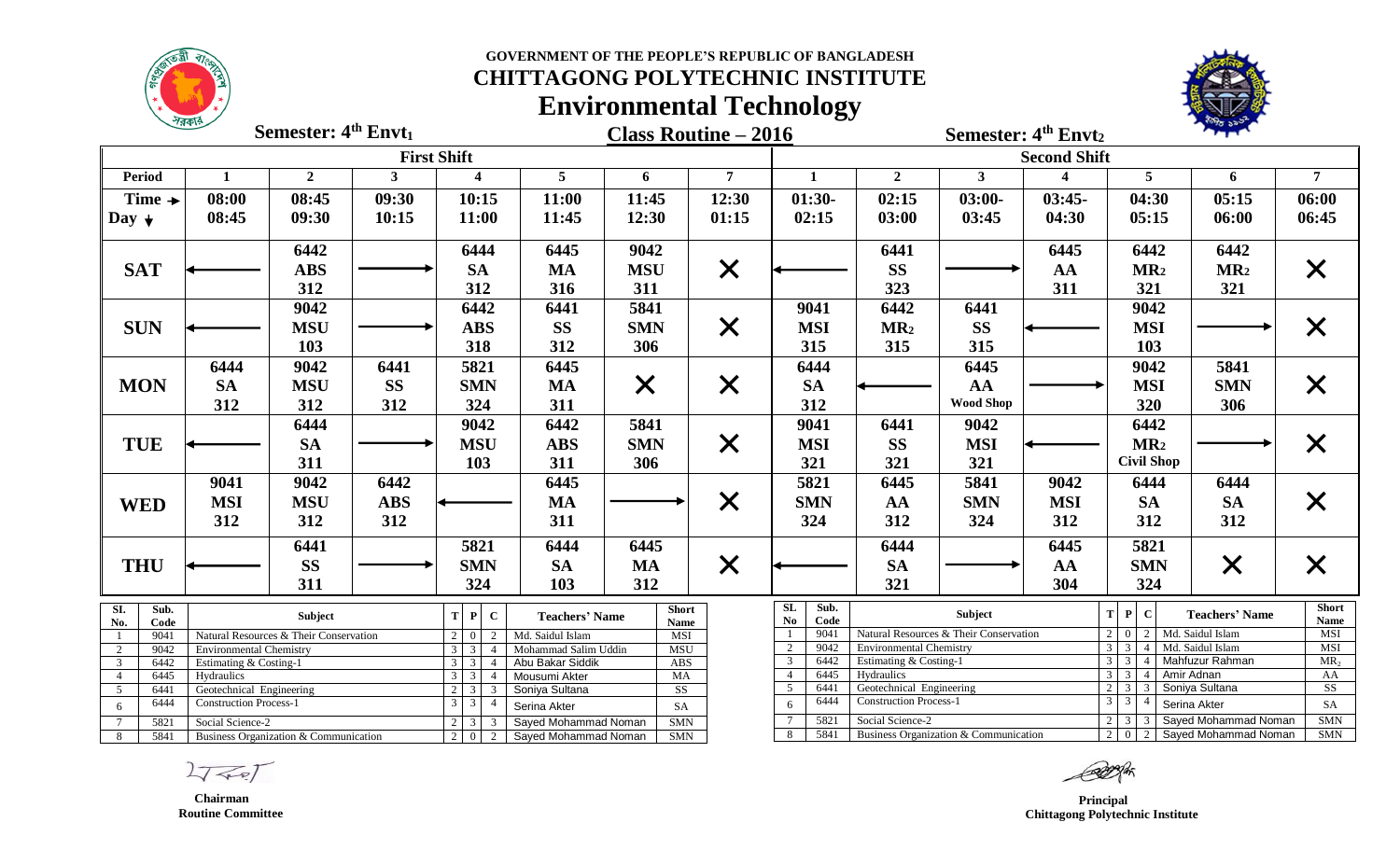

### **GOVERNMENT OF THE PEOPLE'S REPUBLIC OF BANGLADESH CHITTAGONG POLYTECHNIC INSTITUTE**

# **Environmental Technology**



**Semester:**  $5<sup>th</sup>$  **Envt**<sub>1</sub>

**Class Routine – 2016 th Semester: 5 Envt<sup>2</sup>**

Semester: 5<sup>th</sup> Envt<sub>2</sub>

| <b>First Shift</b>                               |                                       |                                                                                         |                                                          |                                                   |                           |                   |                           |                             | <b>Second Shift</b>                                                       |              |                                                    |                                   |                                                                            |      |                       |                   |
|--------------------------------------------------|---------------------------------------|-----------------------------------------------------------------------------------------|----------------------------------------------------------|---------------------------------------------------|---------------------------|-------------------|---------------------------|-----------------------------|---------------------------------------------------------------------------|--------------|----------------------------------------------------|-----------------------------------|----------------------------------------------------------------------------|------|-----------------------|-------------------|
| <b>Period</b>                                    |                                       | $\overline{2}$                                                                          | 3                                                        | $\overline{4}$                                    | 5                         | 6                 | $\overline{7}$            | $\mathbf{1}$                | $\overline{2}$                                                            | $\mathbf{3}$ |                                                    |                                   | 5                                                                          |      | 6                     | 7                 |
| Time $\rightarrow$                               | 08:00                                 | 08:45                                                                                   | 09:30                                                    | 10:15                                             | 11:00                     | 11:45             | 12:30                     | $01:30-$                    | 02:15                                                                     | $03:00-$     | $03:45-$                                           |                                   | 04:30                                                                      |      | 05:15                 | 06:00             |
| Day $\downarrow$                                 | 08:45                                 | 09:30                                                                                   | 10:15                                                    | 11:00                                             | 11:45                     | 12:30             | 01:15                     | 02:15                       | 03:00                                                                     | 03:45        | 04:30                                              |                                   | 05:15                                                                      |      | 06:00                 | 06:45             |
|                                                  |                                       |                                                                                         |                                                          |                                                   |                           |                   |                           |                             |                                                                           |              |                                                    |                                   |                                                                            |      |                       |                   |
|                                                  |                                       | 9052                                                                                    |                                                          | 5851                                              | 9051                      | 6454              | 6454                      |                             | 6454                                                                      |              | 9053                                               |                                   | 9051                                                                       |      |                       |                   |
| <b>SAT</b>                                       |                                       | <b>SKD</b>                                                                              |                                                          | <b>ATB</b>                                        | <b>MSU</b>                | MR <sub>1</sub>   | MR <sub>1</sub>           |                             | <b>MA</b>                                                                 |              | <b>SS</b>                                          |                                   | <b>MSU</b>                                                                 |      | $\bm{\mathsf{X}}$     |                   |
|                                                  |                                       | 103                                                                                     |                                                          | 324                                               | 312                       | 312               | 312                       |                             | 311                                                                       |              | 103                                                |                                   | 103                                                                        |      |                       |                   |
|                                                  | 9052                                  | 6433                                                                                    | 5851                                                     |                                                   |                           | 9054              |                           | 9053                        | 9051                                                                      | 9054         |                                                    |                                   | 6433                                                                       |      |                       |                   |
| <b>SUN</b>                                       | <b>SKD</b>                            | AM                                                                                      | <b>ATB</b>                                               | $\bm{\times}$                                     |                           | <b>MS</b>         |                           | <b>SS</b>                   | <b>MSU</b>                                                                | <b>MS</b>    |                                                    |                                   | JH                                                                         |      |                       |                   |
|                                                  | 312                                   | 312                                                                                     | 324                                                      |                                                   |                           | 103               |                           | 312                         | 312                                                                       | 312          |                                                    |                                   | 312                                                                        |      |                       |                   |
|                                                  |                                       | 9051                                                                                    |                                                          | 6454                                              | 9053                      |                   |                           |                             | 9052                                                                      |              | 6454                                               |                                   | 6433                                                                       |      | 5851                  |                   |
| <b>MON</b>                                       |                                       | <b>MSU</b>                                                                              |                                                          | $MR_1$                                            | <b>SS</b>                 | $\bm{\mathsf{X}}$ | $\boldsymbol{\mathsf{X}}$ |                             | <b>SKD</b>                                                                |              | <b>MA</b>                                          |                                   | <b>JH</b>                                                                  |      | <b>ATB</b>            | $\bm{\mathsf{X}}$ |
|                                                  |                                       | 103                                                                                     |                                                          | 312                                               | 312                       |                   |                           |                             | 103                                                                       |              | 311                                                |                                   | 312                                                                        |      | 308                   |                   |
|                                                  | 9053                                  | 9051                                                                                    | 9054                                                     |                                                   | 6433                      |                   |                           |                             | 9051                                                                      |              | 5851                                               |                                   | 6433                                                                       |      |                       |                   |
| <b>TUE</b>                                       | <b>SS</b>                             | <b>MSU</b>                                                                              | <b>MS</b>                                                |                                                   | AM                        |                   |                           |                             | <b>MSU</b>                                                                |              | <b>ATB</b>                                         |                                   | JH                                                                         |      |                       |                   |
|                                                  | 312                                   | 312                                                                                     | 312                                                      |                                                   | 312                       |                   | $\times$                  |                             | 103                                                                       |              | 308                                                |                                   | 312                                                                        |      | $\times$              |                   |
|                                                  |                                       | 9053                                                                                    |                                                          | 9054                                              | 9051                      |                   |                           | 9052                        | 6454                                                                      | 9051         |                                                    |                                   | 9054                                                                       |      |                       |                   |
|                                                  |                                       |                                                                                         |                                                          |                                                   |                           |                   |                           |                             |                                                                           |              |                                                    |                                   |                                                                            |      |                       |                   |
| <b>WED</b>                                       |                                       | <b>SS</b>                                                                               |                                                          | <b>MS</b>                                         | <b>MSU</b>                | $\bm{\mathsf{X}}$ | $\times$                  | <b>SKD</b>                  | <b>MA</b>                                                                 | <b>MSU</b>   |                                                    |                                   | <b>MS</b>                                                                  |      |                       |                   |
|                                                  |                                       | 103                                                                                     |                                                          | 312                                               | 312                       |                   |                           | 311                         | 311                                                                       | 311          |                                                    | 103                               |                                                                            |      |                       |                   |
|                                                  | 6433                                  | 6433                                                                                    |                                                          | 6454                                              |                           |                   |                           |                             | 9053<br>9054                                                              |              |                                                    | 6454                              |                                                                            | 6433 |                       |                   |
| <b>THU</b>                                       | AM                                    | AM                                                                                      |                                                          | MR <sub>1</sub>                                   |                           | $\bm{\times}$     | $\bm{\times}$             |                             | <b>SS</b>                                                                 |              | <b>MS</b>                                          |                                   | <b>MA</b>                                                                  |      | <b>JH</b>             |                   |
|                                                  | 312                                   | 312                                                                                     |                                                          | 312                                               |                           |                   |                           |                             | 103                                                                       |              | 311                                                |                                   | 311                                                                        |      | 312                   |                   |
| Sub.<br>SI.                                      |                                       |                                                                                         |                                                          |                                                   |                           | <b>Short</b>      |                           | <b>SL</b><br>Sub.           |                                                                           | Subject      |                                                    | T                                 | $\mathbf{P}$<br><sup>-</sup> C                                             |      | <b>Teachers' Name</b> | <b>Short</b>      |
| No.<br>Code                                      | Subject                               |                                                                                         | $\mathbf P$<br>$\mathbf C$<br><b>Teachers' Name</b><br>Т |                                                   | <b>Name</b>               |                   | Code<br>N <sub>0</sub>    |                             |                                                                           |              |                                                    |                                   |                                                                            |      | <b>Name</b>           |                   |
|                                                  | Water & Waste Water Treatment<br>9051 |                                                                                         |                                                          | Mohammad Salim Uddin<br>$\overline{4}$            |                           | MSU<br><b>SKD</b> |                           | 9051<br>9052                | Water & Waste Water Treatment                                             |              |                                                    | $\mathbf{3}$                      | 3 <sup>7</sup>                                                             |      | Mohammad Salim Uddin  | MSU               |
| $\overline{2}$<br>9052<br>$\mathfrak{Z}$<br>9053 | <b>Environmental Microbiology</b>     | Health, Safety and Environment (HSE)                                                    |                                                          | $\overline{3}$<br>2 <sup>1</sup>                  | 3<br>2<br>Supti Kana Devi |                   |                           | 2<br>9053<br>3              | Health, Safety and Environment (HSE)<br><b>Environmental Microbiology</b> |              |                                                    |                                   | $\overline{\mathbf{3}}$<br>Supti Kana Devi<br>$2 \mid 3$<br>Soniya Sultana |      |                       | <b>SKD</b><br>SS  |
| 6433<br>$\overline{4}$                           | <b>Structural Mechanics</b>           | <b>SS</b><br>Soniya Sultana<br>$3 \mid 3$<br>$\overline{4}$<br><b>Abdul Momin</b><br>AM |                                                          |                                                   |                           |                   | 6433                      | <b>Structural Mechanics</b> |                                                                           |              | 3 <sup>7</sup><br>$\mathbf{3}$<br>Jahangir Hossain |                                   |                                                                            | JH   |                       |                   |
| 6454<br>5                                        | Theory of Structure                   |                                                                                         |                                                          | $3 \mid 3$<br>$\overline{4}$                      | Mizanur Rahman            | $MR_1$            |                           | 6454<br>5                   | Theory of Structure                                                       |              |                                                    | 3 <sup>7</sup><br>$\mathbf{3}$    | Mousumi Akter                                                              |      | MA                    |                   |
| 9054<br>6                                        |                                       | Geographic Information System (GIS) and Remote Sensing                                  |                                                          | $2 \mid 3$<br>$\mathbf{3}$                        | Mohammad Solaiman         |                   | MS                        | 9054<br>6                   | Geographic Information System (GIS) and Remote Sensing                    |              |                                                    | $2^{\circ}$                       | $\mathbf{3}$<br>Mohammad Solaiman                                          |      | MS                    |                   |
| $7\overline{ }$<br>5851                          | Book Keeping & Accounting             |                                                                                         |                                                          | $2\sqrt{0}$<br>$\overline{2}$<br>Abu Taher Bhuyan |                           |                   | ATB                       | 5851                        | Book Keeping & Accounting                                                 |              |                                                    | $2 \quad 0$<br>2 Abu Taher Bhuyan |                                                                            |      |                       | ATB               |

 $2777$ 

 **Chairman Routine Committee**

 **Principal Chittagong Polytechnic Institute**